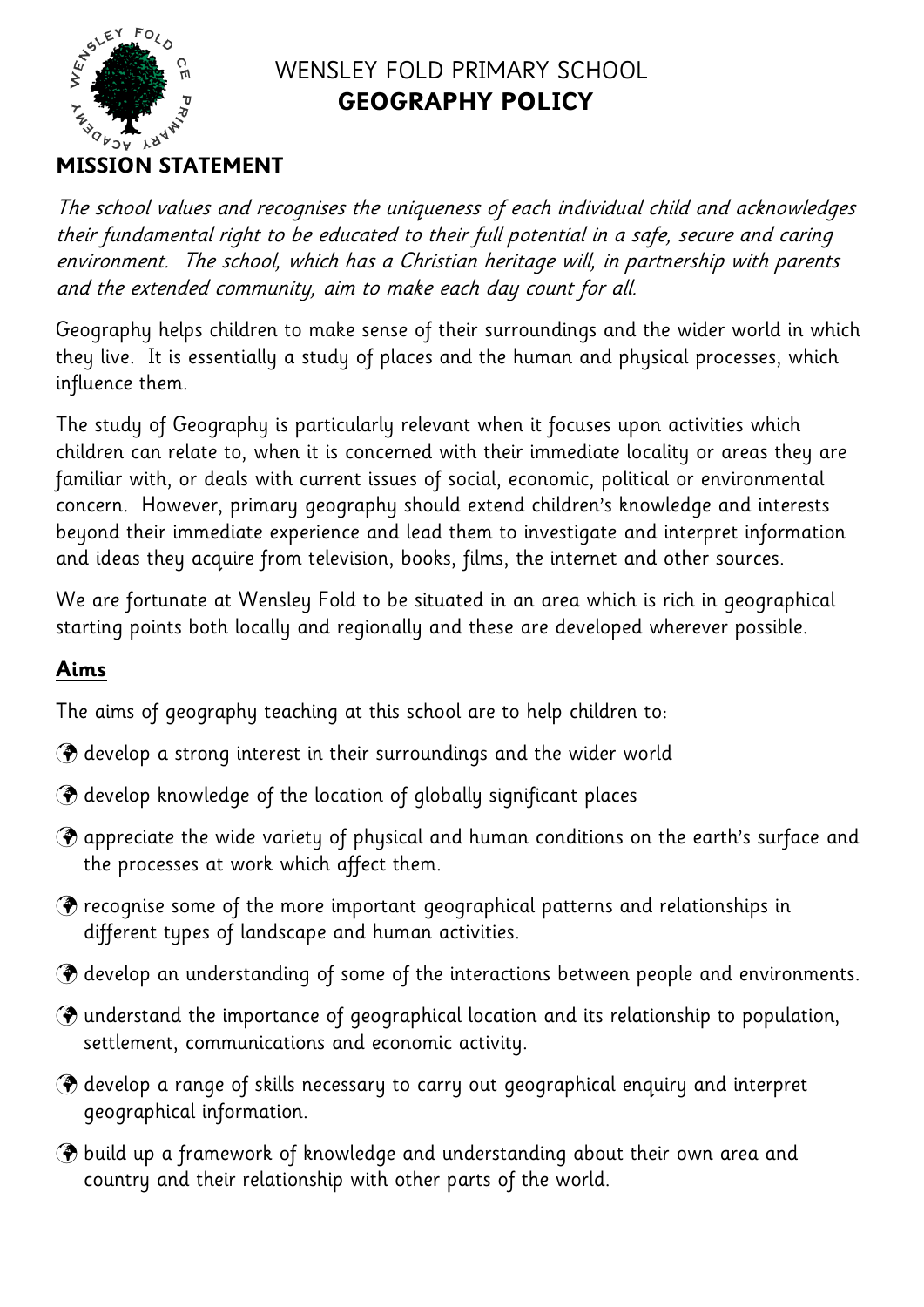# **Objectives**

By the end of Key Stage 1, children should have had the opportunity to:-

- a) extend their awareness of, and develop an interest in, their surroundings
- b) observe accurately and develop simple skills of enquiry, e.g. use of world maps, atlases, globes and fieldwork.
- c) Identify and explore features of the local environment.
- d) Name and locate the world's continents and oceans.
- e) Name, locate and identify characteristics of the countries in the United Kingdom.
- f) Identify and describe similarities and differences between their local area and other localities
- g) Identify seasonal and daily weather patterns and hot and cold areas of the world.
- h) Develop an appropriate geographical vocabulary .
- i) Use simple compass directions.
- j) Increase awareness of the importance of the quality and vulnerability of the environment.
- k) Develop a range of communication skills, e.g. pictures, writing, maps, I.C.T.

By the end of Key Stage 2 children should have had the opportunity to:-

- a) Acquire skills in carrying out observations, collecting and interpreting information.
- b) Practice fieldwork skills in a variety of locations using different equipment.
- c) Carry out further investigations of their local area, particularly with regard to land use, human activity, communications and physical features.
- d) Realise that the local area is part of a broad hierarchy of settlements from the whole town, a region a county, a country and a continent.
- e) Find out that settlements developed in different ways, for various reasons and that land use within them varies and that the U.K contains many examples.
- f) Extend their knowledge and understanding of the local area and the U.K to include Europe and North and South America, including the location and characteristics of a range of the world's most significant human and physical features.
- g) Use the eight points of a compass and four and six figure grid references.
- h) Identify the position and significance of latitude, longitude, the equator, the tropics, Prime/Greenwich Meridian and time zones.
- i) Consider the impact of human activity on the environment change, conflict, conservation.
- j) Continue to develop a geographical vocabulary.
- k) Continue to develop a wider range of communication skills by which to record and report findings and ideas.

It is essential that a broad range of ways of learning should be involved in understanding geographical knowledge, skills and concepts. Wherever and whenever possible the children should be given experience in the local and more distant environment. Visitors should be invited into school if appropriate.

In the Foundation Stage the children are provided with a wide range of activities and opportunities as prescribed in the Early Years Foundation Stage Curriculum 'Understanding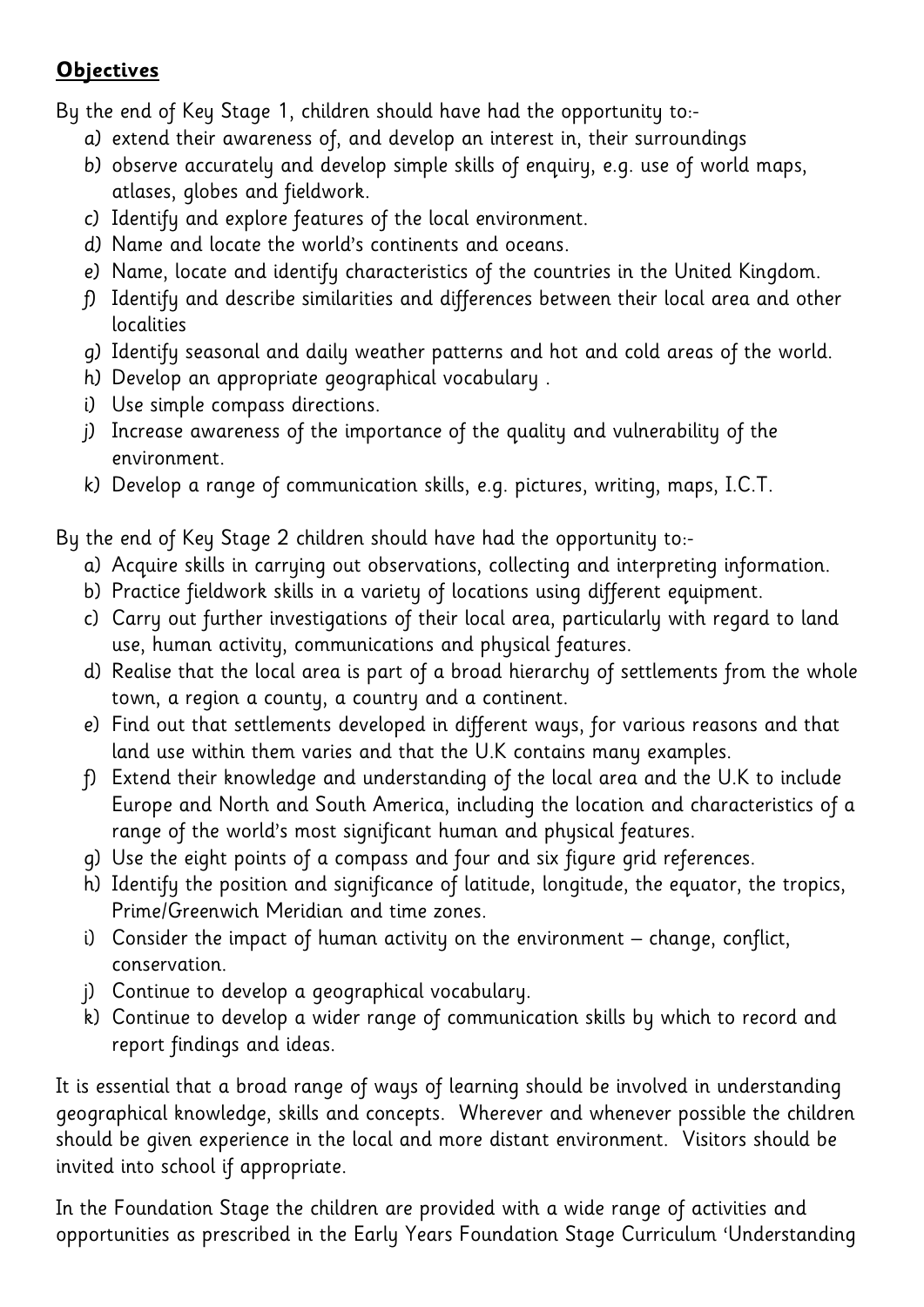the World'. Planning for geographical experiences include many outdoor activities which allow children to have first hand experience of the environment. These include using the Woodland Walk and surrounding natural environment, observing the roads and buildings in the locality and enjoying many different kinds of weather. Many of the outdoor play provision activities are also used as a source of learning.

In both Key Stage 1 and Key Stage 2, geography forms part of topic work, some topics have a geographical main focus. A topic based approach shows the integration of geographical skills into the study of themes and real places. Planning topics through the creative curriculum plan ensures links to different curriculum areas and opportunities to consolidate learning in different ways. Geography may be recorded through, for example, art, literacy or design technology. The geography matrix shows when the various topics are studied within the year

### **Resources**

These can be found in topic boxes and the 'non-core subject' files in the appropriate classrooms or year group areas. General geography resources including globes, atlases and various Teachers' Resources are kept on the shelves found in the humanities resource store room in the numeracy support classroom. Further resources including large rolled and flat maps are in the large drawers. Each class has a Geography Resources Maps booklet documenting all the flat and rolled maps. There are many geography books in both the infant and junior libraries and further topic specific books can be found in the topic book boxes.

| Geography shelves                                                                                                                                                                                                                          | Large drawers                                                                                                                                                                                                                                                                                          |
|--------------------------------------------------------------------------------------------------------------------------------------------------------------------------------------------------------------------------------------------|--------------------------------------------------------------------------------------------------------------------------------------------------------------------------------------------------------------------------------------------------------------------------------------------------------|
| various teacher resources<br>atlases<br>globes (solid and inflatable)<br>• jigsaws<br>large plastic maps<br>Time and Place activity boxes<br>Ginn geography books<br>• LCP Resource Files<br>• LCP Mapping Activities Files<br>photo packs | • aerial photographs<br>• plans for Space Building<br>• plans for Somerfield<br>• plans for school extension<br>postcards<br>• locality resources<br>• Europe posters and booklets<br>• resources for school grounds<br>· large flat maps (various scales)<br>• large rolled maps<br>• photo play mats |

# **ICT**

Children are provided with opportunities to develop and apply their ICT skills to support their learning in geography. Computers may be used for word processing, data handling and presenting information. There is an increasing number of software packages being developed to provide simulations which are relevant to the programmes of study covered by both key stages. Use of the internet for geographical enquiry provides access to information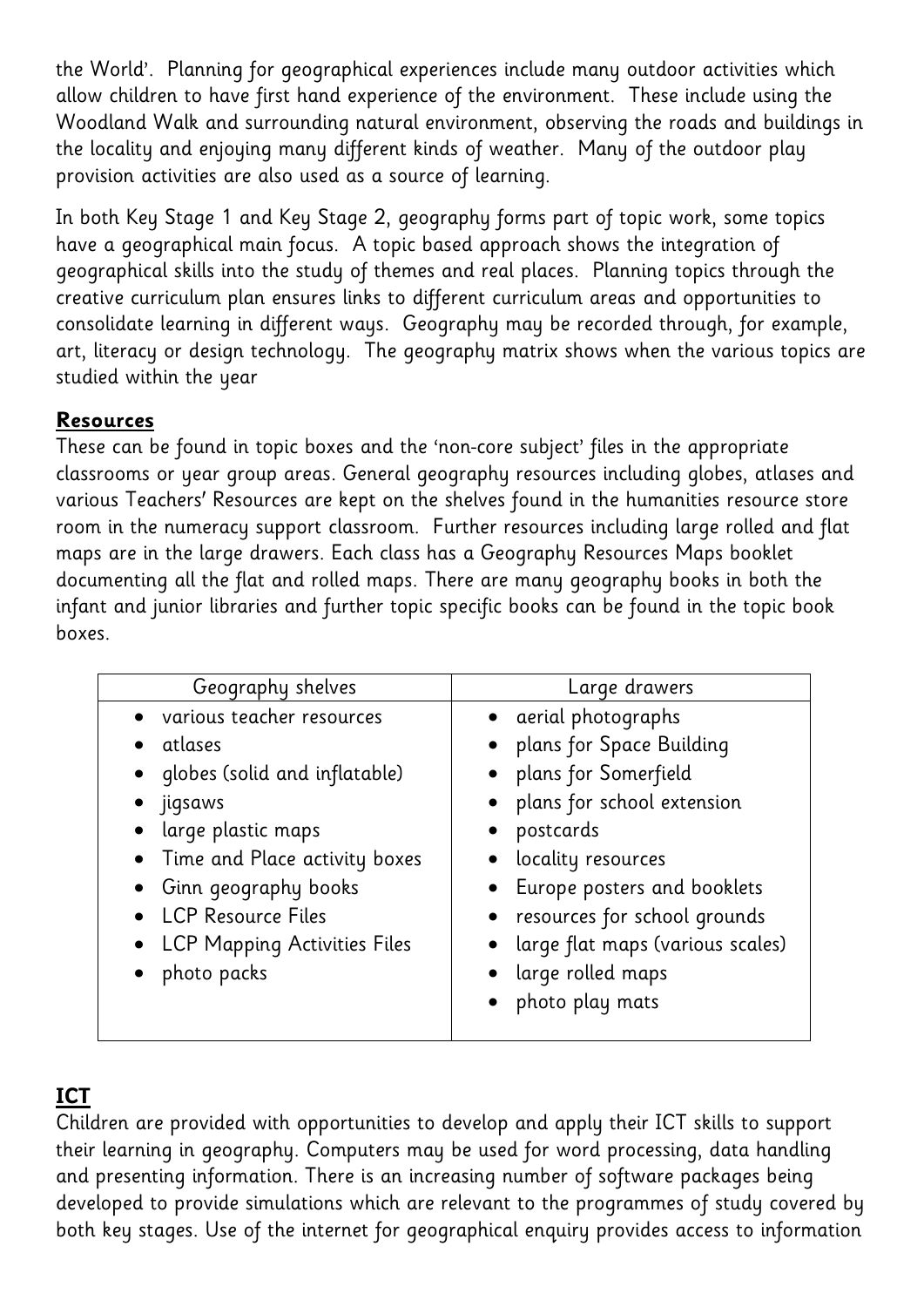and images of people, places and environments. Search engines provide up to date website addresses. Useful resources can be found using Google Earth, Multimap, Ordnance Survey, Global Eye, National Geographic.

### **Orienteering**

We are fortunate to have a new orienteering course. As part of units of work on map work and orienteering skills, each year group will have the opportunity to follow progressive directions on the orienteering course. Resources for Orienteering such as Silva compasses and maps of the school are kept with the PE resources.

## **Assessment/Reporting**

Assessment is an ongoing process throughout the teaching and learning of geography. It is used as a tool to measure children's achievement and to inform future planning. Methods of assessment in geography will vary according to the nature of the task being undertaken. These could include, for example, observation, interactive dialogue or marking of children's written or pictorial work.

At both key stages children's achievement of geographical skills are highlighted on the individual geography assessment sheets. These are completed during each unit of work. At the end of the school year these will be passed up to the next teacher. Reporting will include informing parents of their child's progress in geography at the end of each school year. This will show the child's progress in terms of both effort and achievement and will also include geographical content covered during the year.

## **Learning Across the National Curriculum**

Geography provides opportunities to promote pupils' spiritual, moral, social and cultural developments.

Education for citizenship through geography develops children's knowledge and understanding of the institutions and systems that influence their lives and communities and enables children to reflect upon and discuss topical social, environmental, economic and political issues. They are able to develop knowledge and understanding about the diverse national, regional, religious and ethnic identities in the United Kingdom and the wider world and develop understanding of the world as a global community and the issues and challenges of global interdependence and responsibility.

Geography plays a significant part in promoting education for sustainable development. As a well established Eco School this permeates through the whole school ethos and is embedded in the curriculum from Reception through to Year 6. Children develop the knowledge and understanding of the concept of sustainable development. They begin to explore values and attitudes about environmental issues such as resource use and global development and develop enquiry skills and the handling and interpretation of information.

Children at Wensley Fold are introduced to work related learning through partnerships with local businesses and Education and Business Partnership projects within school whenever